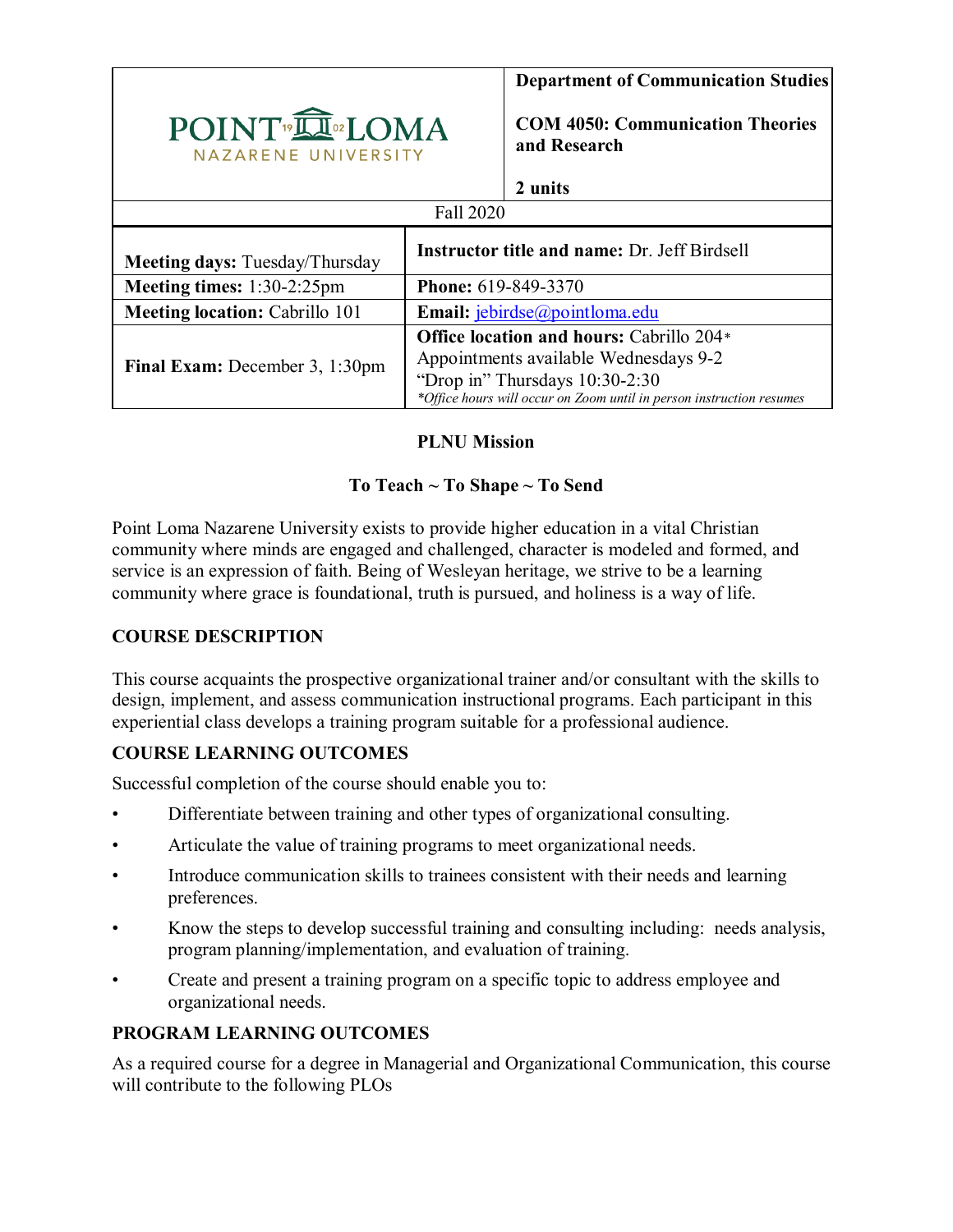- Develop a sophisticated understanding of communication as the negotiation of meaning.
- Display communication competence both verbally and nonverbally in interpersonal, small group, organizational, and intercultural contexts.
- Formulate a thesis, organize a complex idea, and support it with appropriate evidence using proper grammar and punctuation.
- Demonstrate an ability to present themselves in a professional manner including resume, interview skills, and presentations.
- Demonstrate an understanding and ability to work collaboratively in a group.
- Analyze and conduct original communication research (quantitative and qualitative) using scholarly journals, data bases, and collecting and analyzing empirical data.
- Demonstrate an understanding of basic theoretical concepts relative to organizational behavior including scientific management, systems theory, and organizational culture.
- Integrate a Christian perspective of values and ethics in their communication in interpersonal, small group organizational and intercultural contexts.
- Develop an awareness of multiple approaches to leadership and develop a personal leadership philosophy.

# **REQUIRED TEXTS AND RECOMMENDED STUDY RESOURCES**

Beebe, S. A., Mottet, T. P., & Roach, K. D. (2013). Training and development: Communicating for success (2<sup>nd</sup> ed.). Boston, MA: Pearson.

### **COURSE CREDIT HOUR INFORMATION**

In the interest of providing sufficient time to accomplish the stated Course Learning Outcomes, this class meets the PLNU credit hour policy for a 2 unit class delivered over 15 weeks. It is anticipated that students will spend a minimum of 37.5 participation hours per credit hour on their coursework. For this course, students will spend an estimated 75 total hours (averaging 5 hours/week) meeting the course learning outcomes.

#### **ASSESSMENT AND GRADING**

During the course of the semester you will be responsible for the following written assignments. See the descriptions below and the detailed instructions provided in Canvas for more details.

| . .<br>ונו<br>`` | aic<br>иш.<br>າເ. |
|------------------|-------------------|
|                  |                   |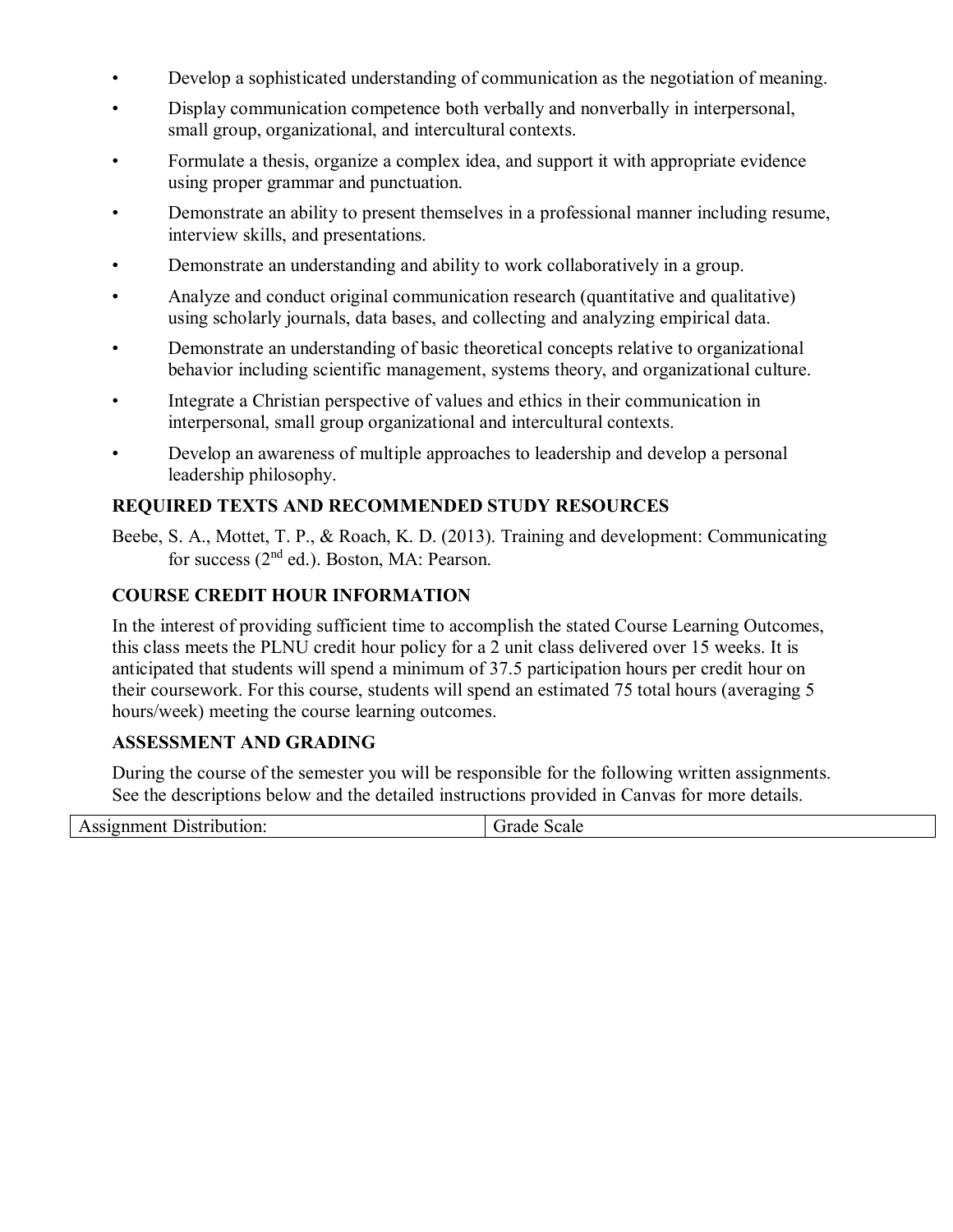| Needs Analysis                                                | $5\% (25 \text{ pts})$             | Percentage     |    |      |          | Points         |     |     |
|---------------------------------------------------------------|------------------------------------|----------------|----|------|----------|----------------|-----|-----|
| Task Analysis Summary                                         | $5\%$ (25 pts)                     | A              | 93 |      | 100      | 465            |     | 500 |
| <b>Instructional Objectives</b>                               | $5\%$ (25 pts)                     | $A-$           | 90 |      | 92.9     | 450            |     | 464 |
| Set Induction & Closure Kit<br><b>Content Summary</b>         | $5\%$ (25 pts)<br>$10\%$ (50 pts)  | $B+$           | 87 |      | 89.9     | 435            |     | 449 |
| <b>Content Activation Plan</b>                                | $20\%$ (100 pts)<br>$5\%$ (25 pts) | B              | 83 |      | 86.9     | 415            |     | 434 |
| Assessments                                                   |                                    | $B-$           | 80 |      | 82.9     | 400            |     | 414 |
| Experiential Activity/Group                                   |                                    | $C+$           | 77 |      | 79.9     | 385            |     | 399 |
| Discussion                                                    | $10\%$ (50 pts)                    | $\mathcal{C}$  | 73 |      | 76.9     | 365            |     | 384 |
| Participant's Guide, Handouts,                                |                                    | $C-$           | 70 |      | 72.9     | 350            |     | 364 |
| & Presentation Aids                                           | $20\%$ (100 pts)                   | $D+$           | 67 |      | 69.9     | 335            |     | 349 |
| <b>Training Module Presentation</b><br><b>Client Feedback</b> | $10\%$ (50 pts)<br>$3\%$ (15 pts)  | D              | 63 |      | 66.9     | 315            |     | 334 |
| $2\%$ (10 pts)<br>Who's Next Proposal                         | $D-$                               | 60             |    | 62.9 | 300      | $\blacksquare$ | 314 |     |
|                                                               | F                                  | $\overline{0}$ |    | 59.9 | $\theta$ |                | 299 |     |

### **ASSIGNMENTS AND READINGS**

All assignments must be typed (double-spaced, 8.5" x 11" paper, one-side, 225-250 wpp, 1" margins, 12pt font, Times New Roman or Courier typeface) unless otherwise instructed. Use the APA style guide where necessary (see https://owl.english.purdue.edu/owl/resource/560/01/ for formatting assistance). The most likely time for your computer/internet connection to crash is minutes before an assignment is due. Please plan ahead.

#### **GRADING**

Regardless of your prior experiences with grading, I am insistent that a "C" is considered "average" or acceptable work, grades of "B" and "A" are awarded for above average and exceptional work respectively. Normally, those students receiving A's represent the top 10 - 25% of a class.

Feedback on assignments will be provided using the "Annotated Comments" feature in Canvas. Please follow the instructions at https://tinyurl.com/BirdsellGrades to access them.

There is a 24-7 rule in this class: you must wait at least 24 hours after receiving a grade to discuss it, and no later than 7 days. Any discussion of grades must occur outside of class time. I will gladly talk about assignments (non-grade issues) past the 7-day period. To avoid confusion, you must (a) document the error in writing, (b) state why you think it is an error (based on the syllabus (course expectations, grading policies, etc.) and specific assignment details.), and (c) suggest what you think should be done to rectify the error (in cases where this is not obvious). These matters will be dealt with promptly. (If an error had been made which benefits you, please accept it as a "gift" which does not need to be reported.)

#### **INCOMPLETES AND LATE ASSIGNMENTS**

All assignments are to be submitted/turned in on Canvas. Incompletes will only be assigned in extremely unusual circumstances. Assignments turned in past due will be accepted but the grade will be reduced by 10% as soon as the assignment is tardy and another 10% for every 24 hour period after that.

#### **ONLINE ATTENDANCE AND PARTICIPATION**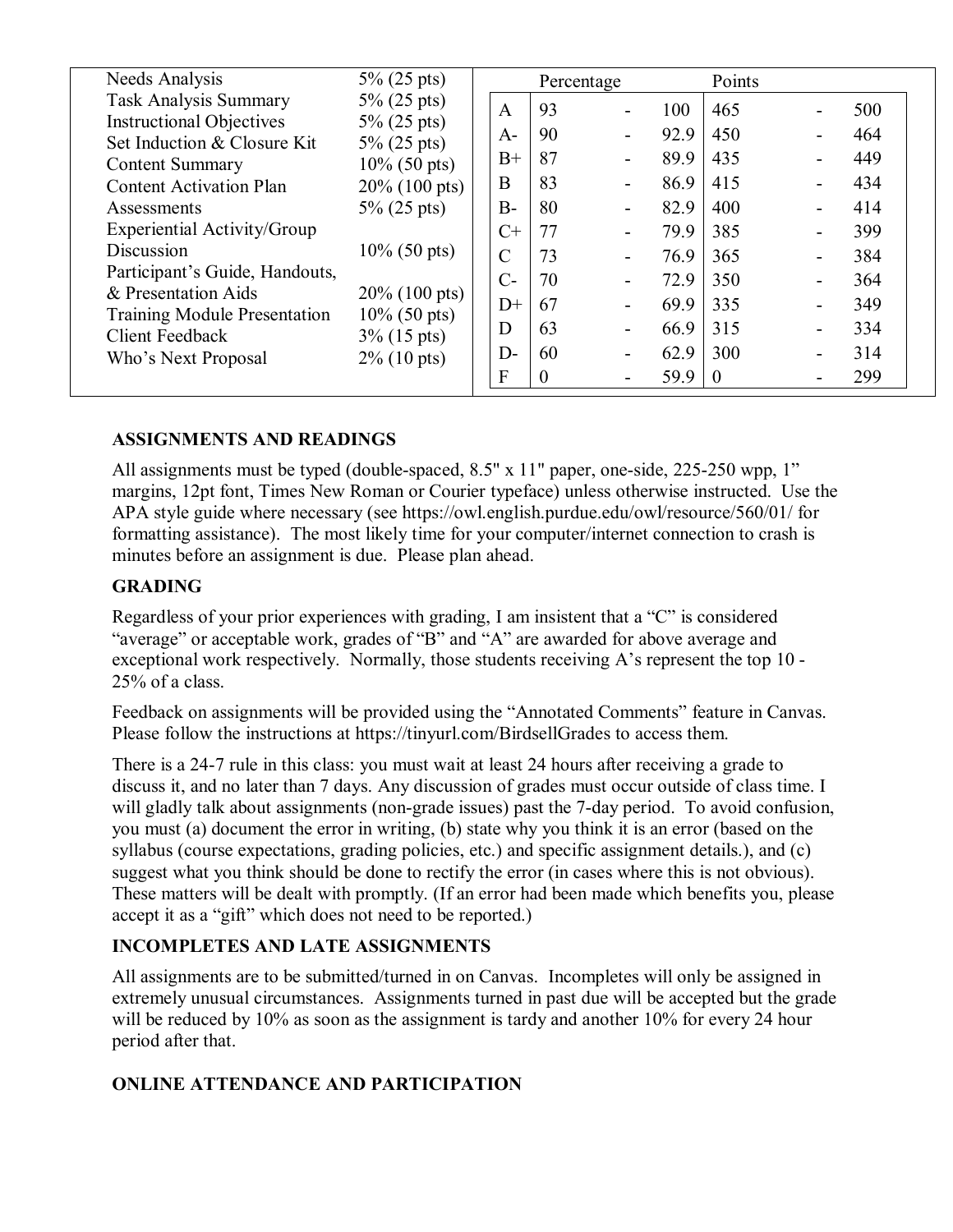Throughout the course, you will be asked to complete online activities. Your submissions in response to these activities will contribute to your grade (see Assessment and Grading). Submissions must be graded as "complete" in order to receive credit. If a submission does not meet the requirements for an activity, you will receive feedback on how it can be improved and a date by which that improvement must occur via a resubmission. If the re-submission does not substantially address the feedback provided, it will remain "incomplete" and be considered an absence for the week and subject to a reduction of your final grade (a 10 point reduction for each week that remains incomplete at the time of the final class activity).

## **PLNU ATTENDANCE AND PARTICIPATION POLICY**

Regular and punctual attendance at all **synchronous** class sessions is considered essential to optimum academic achievement. If the student is absent for more than 10 percent of class sessions (virtual or face-to-face), the faculty member will issue a written warning of deenrollment. If the absences exceed 20 percent, the student may be de-enrolled without notice until the university drop date or, after that date, receive the appropriate grade for their work and participation. In some courses, a portion of the credit hour content will be delivered **asynchronously** and attendance will be determined by submitting the assignments by the posted due dates. See **Academic Policies** in the Undergraduate Academic Catalog. If absences exceed these limits but are due to university excused health issues, an exception will be granted.

### **Asynchronous Attendance/Participation Definition**

A day of attendance in asynchronous content is determined as contributing a substantive note, assignment, discussion, or submission by the posted due date. Failure to meet these standards will result in an absence for that day. Instructors will determine how many asynchronous attendance days are required each week.

### **PLNU COPYRIGHT POLICY**

Point Loma Nazarene University, as a non-profit educational institution, is entitled by law to use materials protected by the US Copyright Act for classroom education. Any use of those materials outside the class may violate the law.

### **STATE AUTHORIZATION**

State authorization is a formal determination by a state that Point Loma Nazarene University is approved to conduct activities regulated by that state. In certain states outside California, Point Loma Nazarene University is not authorized to enroll online (distance education) students. If a student moves to another state after admission to the program and/or enrollment in an online course, continuation within the program and/or course will depend on whether Point Loma Nazarene University is authorized to offer distance education courses in that state. It is the student's responsibility to notify the institution of any change in his or her physical location. Refer to the map on **State Authorization** to view which states allow online (distance education) outside of California.

### **PLNU ACADEMIC HONESTY POLICY**

Students should demonstrate academic honesty by doing original work and by giving appropriate credit to the ideas of others. Academic dishonesty is the act of presenting information, ideas, and/or concepts as one's own when in reality they are the results of another person's creativity and effort. A faculty member who believes a situation involving academic dishonesty has been